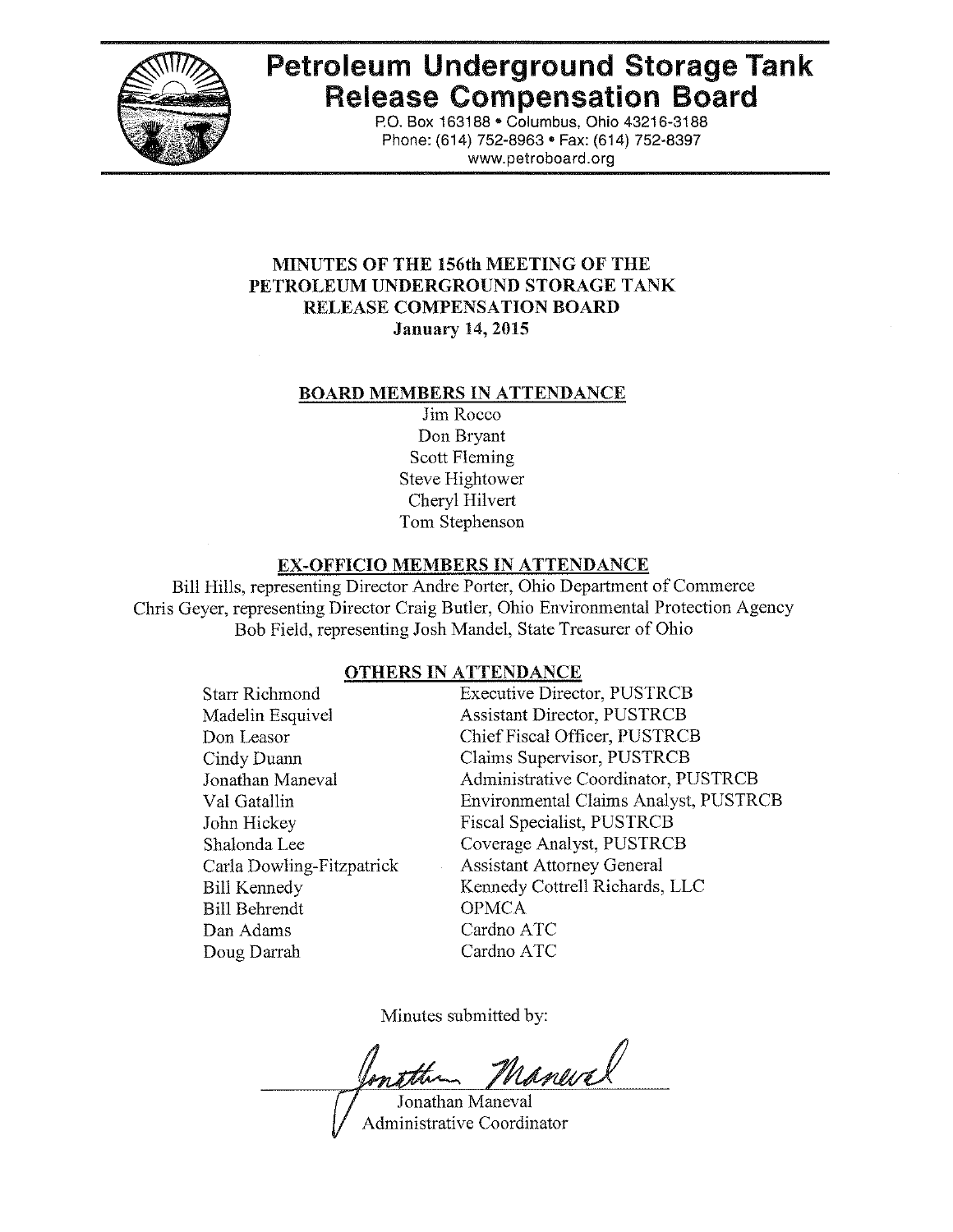# **Call to Order:**

Chairman Rocco convened the one hundred fifty-sixth meeting of the Petroleum Underground Storage Tank Release Compensation Board on Wednesday, January 14, 2015.

The following members were in attendance: Jim Rocco; Don Bryant; Scott Fleming; Steve Hightower; Cheryl Hilvert; Tom Stephenson; Bill Hills, representing Director Andre Porter, Ohio Department of Commerce; Chris Geyer, representing Director Craig Butler, Ohio Environmental Protection Agency; and Bob Field, representing Josh Mandel, State Treasurer of Ohio.

The following member was not in attendance: John Hull.

Chairman Rocco welcomed Scott Fleming, who Governor Kasich appointed to the Board as a representative of businesses that own petroleum underground storage tanks. Mr. Fleming briefly introduced himself and discussed his role in environmental compliance at Speedway, LLC.

# **Minutes:**

Chairman Rocco asked if there were any comments or questions regarding the minutes from the November 12, 2014 Board meeting, and there were none. Mr. Hills moved to approve the minutes. Mr. Hightower seconded. A vote was taken and the following members voted in the affirmative: Ms. Hilvert and Messrs. Bryant, Fleming, Geyer, Hills, Stephenson and Rocco. Mr. Field was not present for the vote. The minutes were approved as presented.

# **BUSTR Report:**

Chairman Rocco called upon Bill Hills, Bureau Chief, to present the Bureau of Underground Storage Tank Regulations (BUSTR) report.

Mr. Hills reported that BUSTR is currently in the process of hiring two intermittent employees to assist with clerical duties including responding to public records requests and providing assistance with the scanning and management of files.

Mr. Hills said the Revolving Loan Fund Program is in place and the loan application is available on BUSTR's website. This fund provides financing to political subdivisions, such as government entities and community improvement corporations, to address the removal of abandoned underground storage tank (UST) systems and other UST assessment and closure activities. He said that some entities have inquired about the loan, but no completed loan applications have been received.

Mr. Hills said that a second responsible party search program is currently underway, and that 110 sites with petroleum UST releases are being researched by the vendors. This responsible party search program is used to identify UST owners and operators that are responsible for the investigation and cleanup of petroleum releases from USTs.

Mr. Hills reported that the attorney and clerk positions that were funded through the LUST grant allocation for fiscal years 2015/2016 continue to be in a holding pattern with the Office of Human Resources due to restrictions to the number of personnel that can be employed by the Department of Commerce.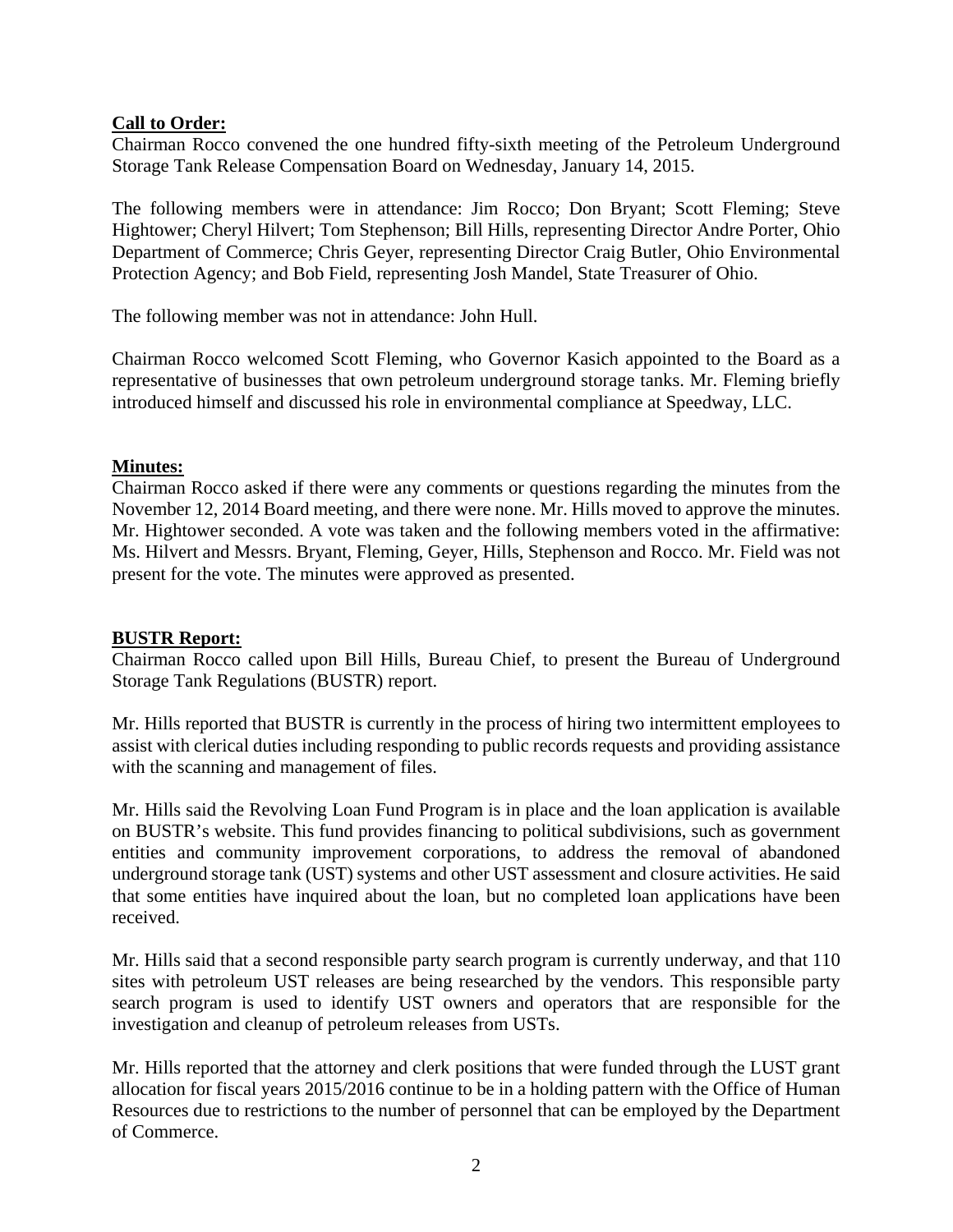Mr. Hills said the UST grant program, which covers the field inspector and release prevention section of BUSTR, received a 12% cut in funding for fiscal years 2014/2015. He said that this cut prevented BUSTR from filling a vacant field inspector position and replacing vehicles.

Mr. Hills said that the Department of Commerce will be holding an all-employee meeting at the fairgrounds (Ohio Expo Center) on February 26, 2015. He noted that an all-employee meeting has not been held by the department in roughly 10 years, and the details of the meeting including the subject matter are unknown.

Mr. Hills said BUSTR's release prevention staff presented at a refresher course for certified installers, and BUSTR was considering a presentation at the annual meeting of the Ohio State Bar Association.

Mr. Hills stated that some minor tweaks are being made to improve the OTTER (Ohio Tank Tracking & Environmental Regulations) database application. He said BUSTR is starting to develop a plan to eliminate some paperwork and move towards electronically based records.

Mr. Hills reported for the week ending January 3, 2015, there were 31 new inspections performed for a total of 4,377 inspections for the three-year inspection cycle ending June 30, 2016. He said that five NFAs (no further actions) were generated during this same time period for a total of 134 for the grant cycle ending September 30, 2015.

Mr. Hills stated that, as of January 3, 2015, there were 21,821 registered USTs, and roughly 3,700 owners of 7,400 registered facilities. He said that these numbers appear to be fairly consistent with previous reports.

# **Financial Report:**

Chairman Rocco called upon Don Leasor, Chief Fiscal Officer, to present the financial reports.

## *Audit Report*

Mr. Leasor reported that Kennedy Cottrell Richards submitted the audited financial statements to the Auditor of State prior to the December 31<sup>st</sup> deadline. He noted the audit report is subject to review and acceptance by the Office of the Auditor of State, and the report will be made publicly available when it is released by that office.

Mr. Leasor introduced Bill Kennedy, a representative from Kennedy Cottrell Richards, to present the firm's reports that were issued in conjunction with the audit and to answer any questions.

Mr. Kennedy thanked Mr. Leasor, Ms. Richmond and other Board staff for their work and assistance during the audit process. He pointed out that the audit went very smoothly considering it was the first audit Kennedy Cottrell Richards had performed for the Board.

Mr. Kennedy briefly discussed the Independent Auditor's Report. He explained that management was responsible for the preparation and presentation of the financial statements in accordance with generally accepted accounting principles, and that Kennedy Cottrell Richards was responsible for conducting its audit in accordance with generally accepted auditing standards and with government auditing standards.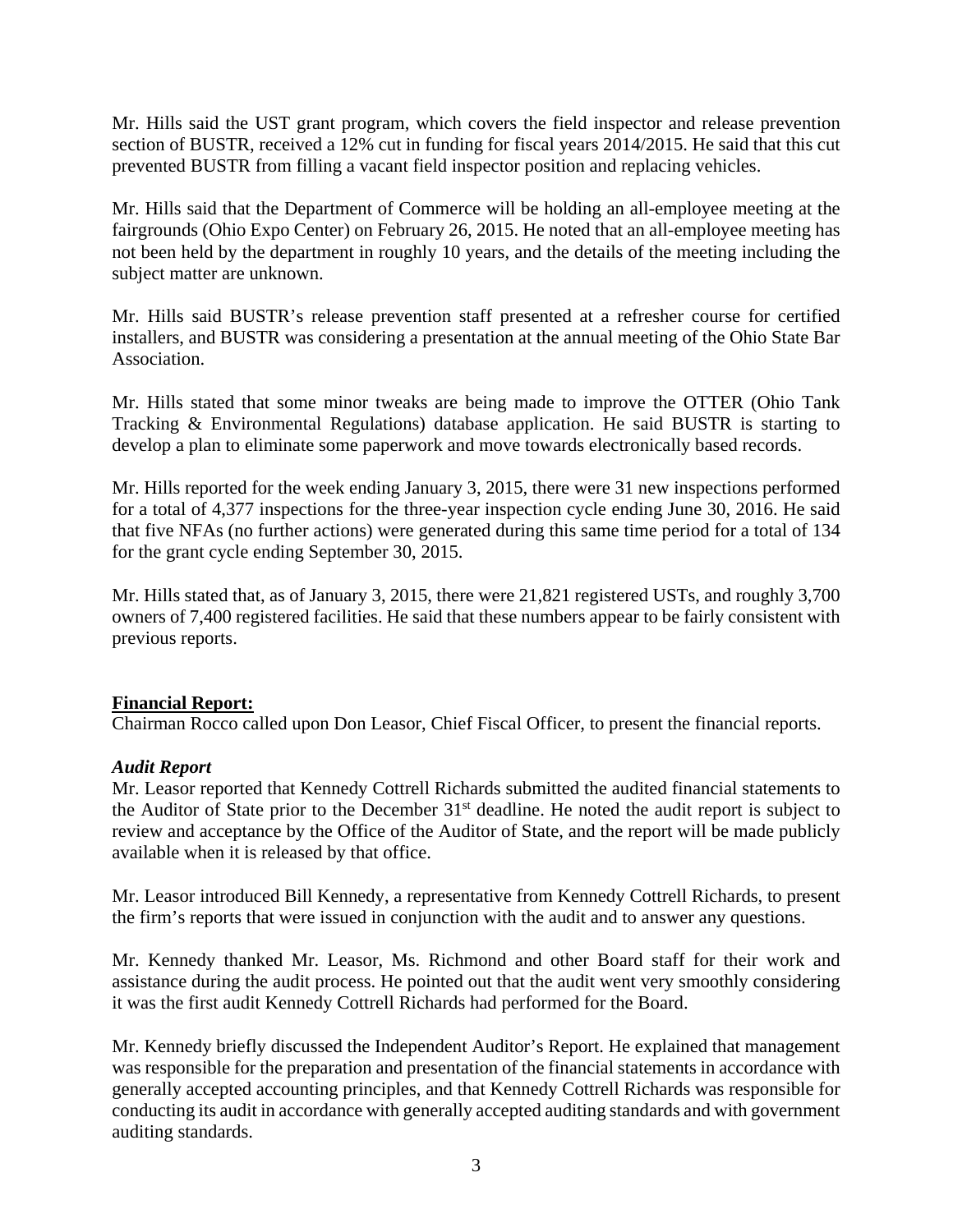Mr. Kennedy directed members to the opinion presented in the final paragraph of the first page of the report and explained it is a clean opinion, stating that the financial statements present fairly, in all material respects, the financial position of the Board as of June 30, 2014.

Mr. Kennedy reminded the Board members that management's discussion and analysis, and the financial statements, including the notes to the financial statements, had been presented by Mr. Leasor at the previous meeting. He said following these sections of the financial report is Kennedy Cottrell Richards' second report concerning the Board's internal controls over financial reporting and other compliance matters, which is required in accordance with government auditing standards.

Mr. Kennedy explained that as part of the financial statements audit, their firm considered the Board's internal controls over the financial reporting process, and tested those controls, or verified that the controls were operating and in place. He stated that they do not provide an opinion on internal controls. However, they did not identify any deficiencies in internal control over financial reporting that would be considered to be material weaknesses.

Mr. Kennedy said they also tested for the Board's compliance with any material laws or regulations that could impact the financial statements. He said that their tests disclosed no instances of material noncompliance or other matters that should be reported.

Mr. Hightower questioned why management's discussion and analysis was unaudited. Mr. Kennedy stated that auditing this discussion and analysis would fall outside the scope of the audit. He explained that this portion of the report is simply a discussion prepared by the Board's staff that presents an overview of the financial statements and discusses them in broad terms. He noted that their firm reviewed the management's discussion and analysis section, performed some limited procedures to verify amounts included in the report, and also checked for obvious errors.

# *October and November Financials*

Mr. Leasor said the October and November financials were emailed to each member. He asked if there were any questions or concerns regarding these reports, and there were none.

Mr. Leasor said in accordance with the Settlement Agreement and Release executed with Chevron, payment in the amount of \$2.9 million, less attorney's fees, was received on December 11, 2014.

Mr. Leasor reported as of January 13, 2015, the unobligated account balance is \$24.4 million. He said this amount includes \$16.4 million in STAR Ohio and the custodial account, and the \$8 million invested in US treasuries and US agency callable bonds. He said the obligated account balance for the payment of claims is just over \$4.9 million.

Mr. Leasor said the claims expense for November was just over \$1 million, and to date, approximately \$4.1 million had been paid for claims for fiscal year 2015.

Mr. Leasor reported that, as of November 30, 2014, 96.7% of the budgeted revenues net of refunds, have been collected. He said information on refunds and fee collections would be presented with the compliance and fee assessment report.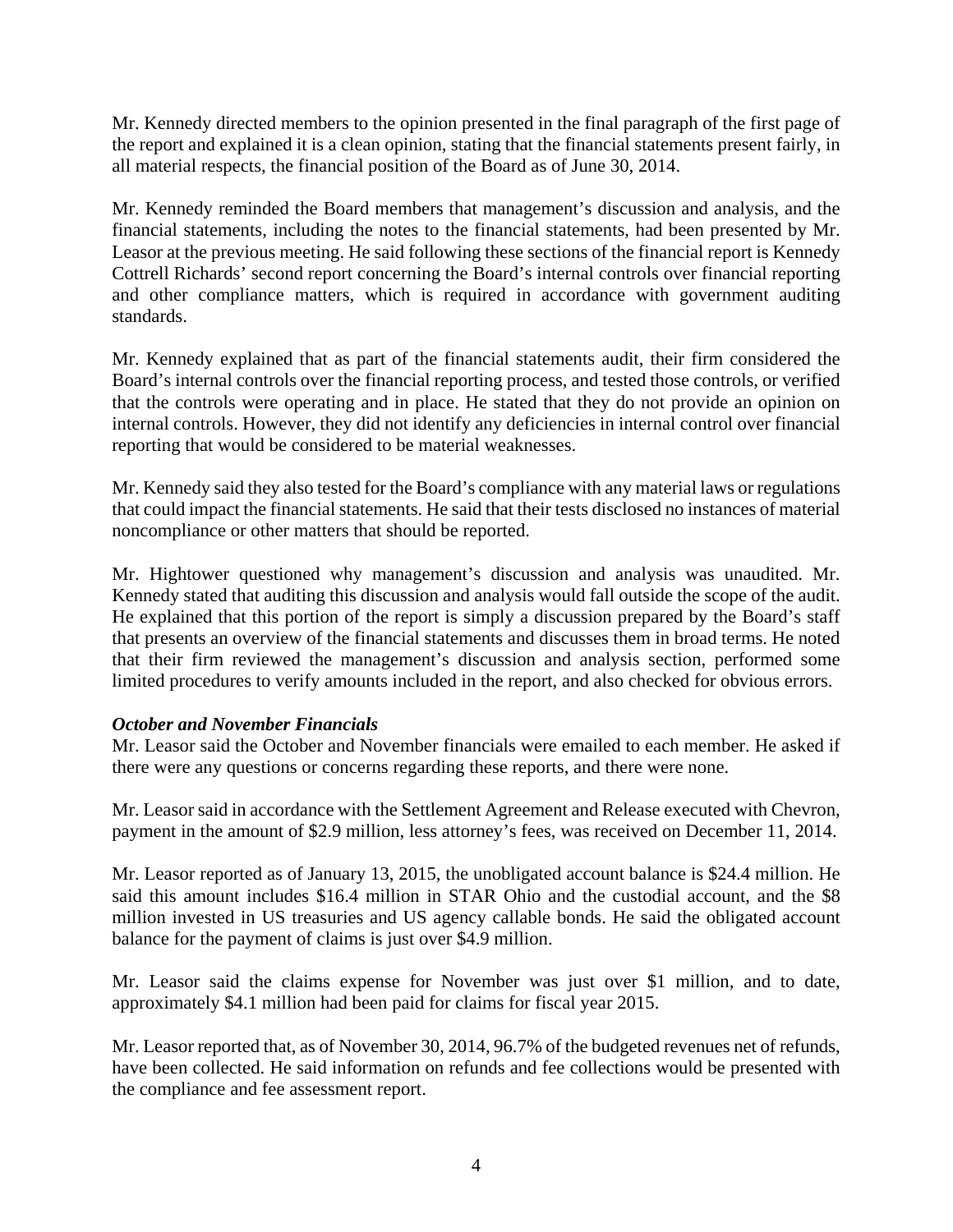Mr. Leasor said the operating expenses for November were approximately \$153,000. He pointed out that as of November 30, 2014, temporary services expenses were 61% of the amount budgeted. He said this was due to the use of a temporary service employee to fill an Environmental Claims Analyst I position. He noted that the position was filled by permanent personnel in September.

Mr. Leasor said as of November 30, 2014, postage expense was 73% of the amount budgeted. He said this was due to postage fees for the final quarter of fiscal year 2014 being paid in August of fiscal year 2015. He said these charges include fees for the annual fee statement mailing, which is sent by certified mail.

Mr. Leasor said all other expenses are at or below where they should be at this time in the fiscal year.

## **Compliance and Fee Assessment Report:**

Chairman Rocco called on Madelin Esquivel, Assistant Director, to present the compliance and fee assessment report.

Ms. Esquivel said as of December 31, 2014, refunds totaling \$80,148 have been paid to 77 owners for the 2014 program year, which began July 1, 2014. She said a total of \$17,375 was used to offset prior years' outstanding fees. She said the combined amounts represent 43% of the \$225,000 refund goal set for the 2014 program year. She said the amount of refunds pending totals \$1.3 million.

Ms. Esquivel said as of December 31, 2014, a net total of \$48,851 had been collected by the Attorney General's Office and Special Counsel.

Ms. Esquivel said as of December 31, 2014, 115 accounts totaling \$169,540 have been certified to the Attorney General's Office for collection. She said the next certification will occur at the end of January 2015, and will include any unpaid 2014 program year's fees.

Ms. Esquivel said seven Orders Pursuant to Law and three Determinations to Deny a Certificate of Coverage are under appeal. She said all appeals are currently under review.

Ms. Esquivel said that five Ability to Pay Applications are pending review. The Ability to Pay program allows former UST owners experiencing financial difficulty to apply for and receive a determination of their ability to pay delinquent fees.

Ms. Esquivel stated that as of December 31, 2014, Certificates of Coverage have been issued to 3,042 owners. She said there are 186 Applications for Certificates of Coverage currently in process, 49 unresolved Pending Denials and 40 unresolved Determinations to Deny a Certificate of Coverage.

Ms. Esquivel stated that there are 54 uncashed refund checks, totaling \$51,396. She said that information needed to process refunds has been requested from seven owners for pending refunds totaling \$6,150.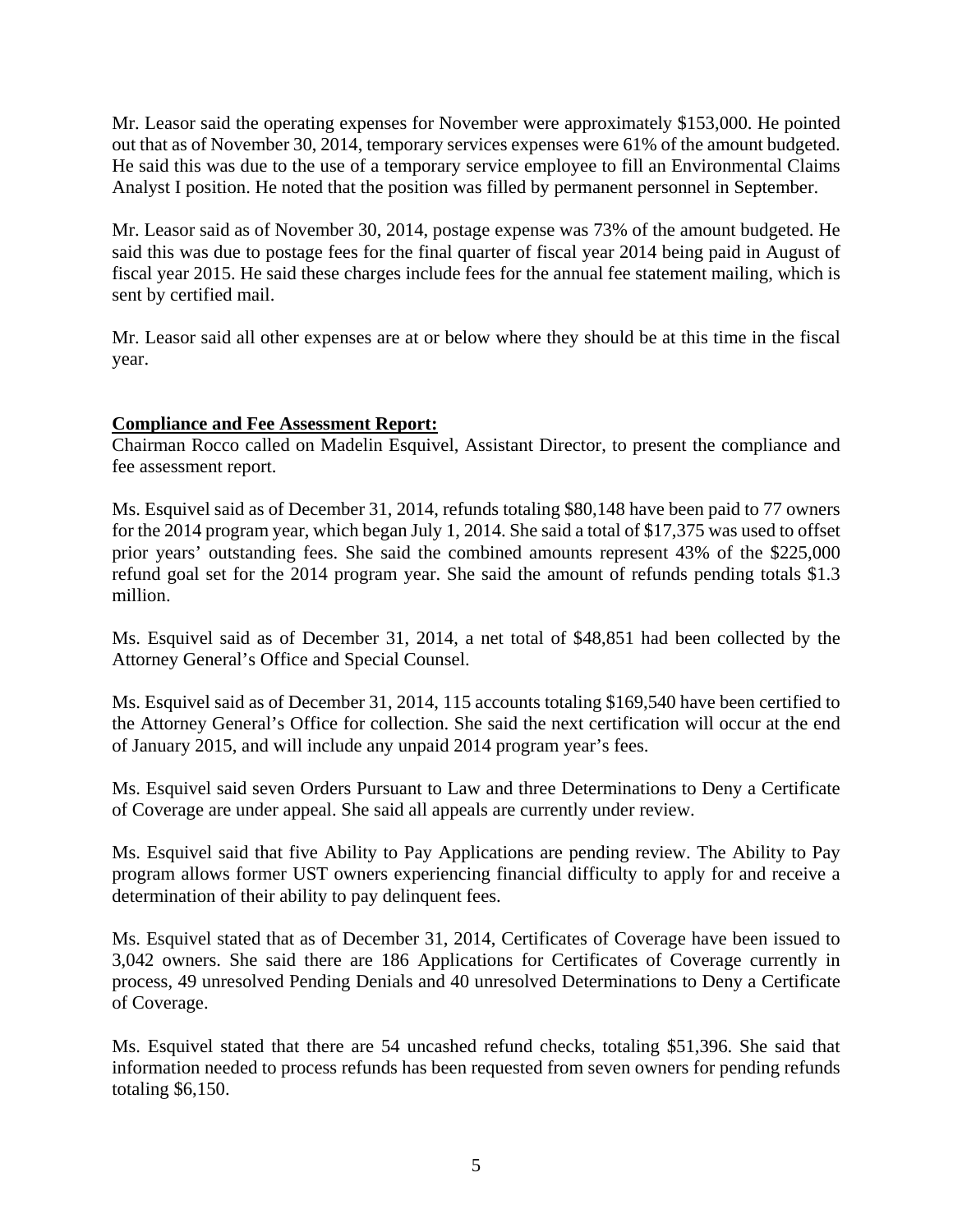## **Claims Report:**

Chairman Rocco called on Cindy Duann, Claims Supervisor, to present the claims report. Ms. Duann said as of January 2, 2015, the total maximum liability of in-house open claims is \$29.4 million. She said using the historical claim payout ratio of 75%, the actual anticipated claim liability of unpaid in-house claims is about \$22 million.

Ms. Duann reported that as of January 2, 2015, a total of 2,262 Fund eligible sites had received no further action status with an average cleanup cost of \$130,400 per site. She pointed out that sites cleaned up exclusively under BUSTR's risk based corrective action rules (RBCA rules) had an average cleanup cost of \$73,300 per site. She noted that all corrective actions being performed at Fund eligible sites are undergoing cleanups using these RBCA rules.

Ms. Duann said as of January 2, 2015, there were 1,704 open claims with total face value above the deductible pending review, and a total of 14 claim settlement determinations were under appeal.

Ms. Duann reported that during the last six months, the Board received an average of 64 claims per month, and an average of 69 claims were settled or closed during these months. She said the claim settlement payment offer for these claims totaled \$3.9 million with an average claim payout of \$9,600 per claim, and a claim payout ratio of 74% of the net value.

Ms. Duann said that during the last six months, 40 eligibility applications were received and during that same period 32 eligibility determinations were issued. She said in January, an additional six eligibility determinations were issued, of which four were denied for late filing or compliance issues. She said as of January 14, 2015, there were 15 eligibility applications under review and three eligibility applications under appeal.

Ms. Duann reported that during the last six months, 66 requests for cost pre-approval had been received, and 83 cost pre-approval notifications were issued. She said that in general, the number of requests for cost pre-approval has decreased with an exception for pre-approval requests for new RAPs (remedial action plans). She said of the 66 cost pre-approval requests received, 16 had been for new RAPs. She said this number is consistent with the number of cost pre-approval requests for new RAPs received in previous years. She reported that 27 cost pre-approval requests were pending review as of January 2, 2015.

# **Finance Committee Report:**

Chairman Rocco said that immediately prior to the Board meeting, the Finance Committee met to continue its discussion concerning annual per-tank fees and the deductible amounts of coverage.

Chairman Rocco said the committee began by looking at data concerning typical cleanup costs in relationship to different sources of petroleum releases. He said because many petroleum releases are discovered during closure assessment activities, the source of the releases are often unknown, which leaves a lot of uncertainty in the numbers the committee reviewed.

Chairman Rocco said the committee then discussed the dynamic of the tank owner population and how it has changed tremendously since the Fund's creation 25 years ago. He pointed out that many of the major oil companies have exited the direct operation of retail facilities, and it appears that a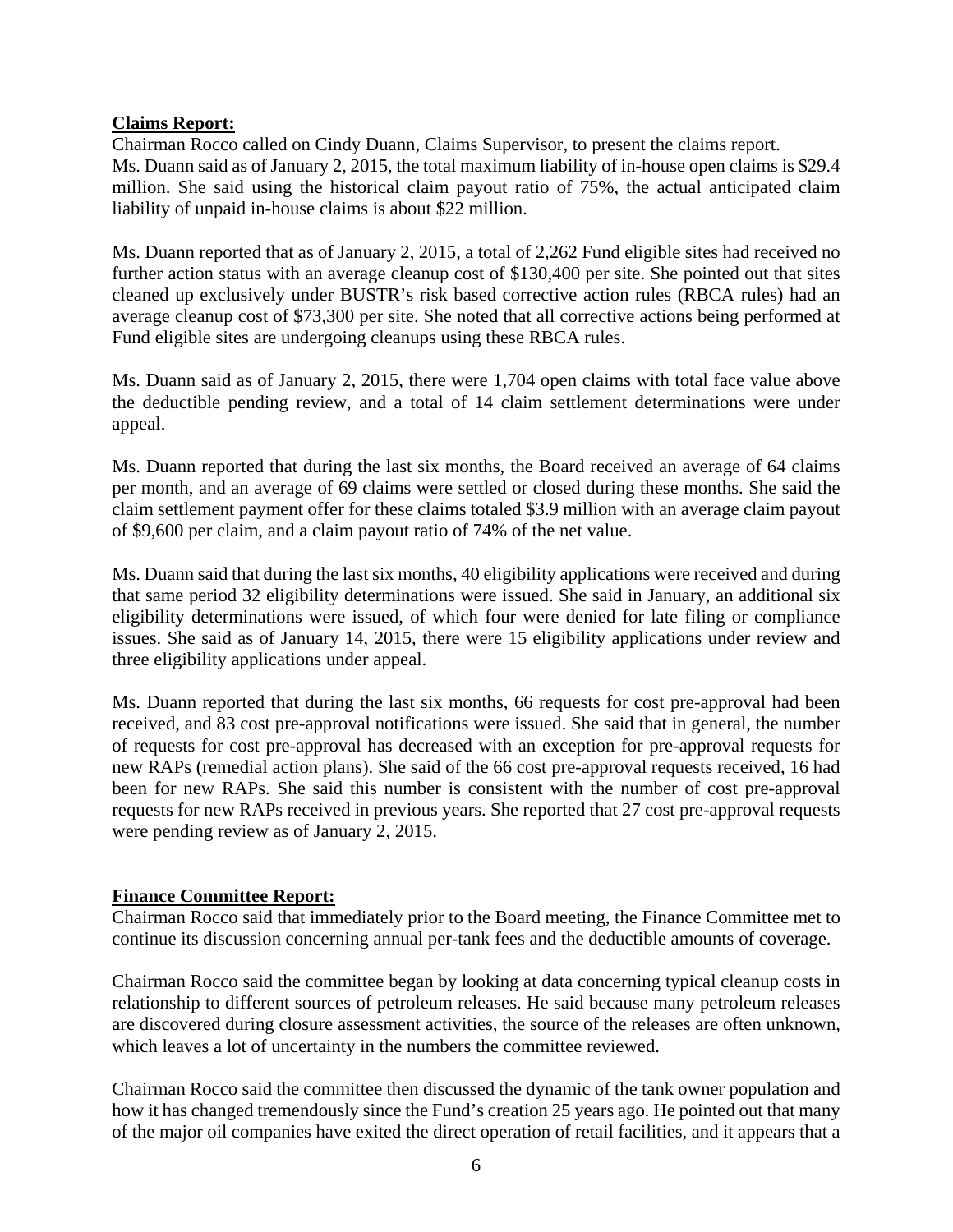large portion of the tank owner community now consists of jobbers, independent operators and independent dealers. He pointed out that this may have changed the tank community into small, medium and larger owners, versus the primarily large and small owners that made up the tank owner population when the Fund was created.

Chairman Rocco said with this in mind, the committee intends to meet again in March, with the objective of considering the deductible and fee structure in relationship to the current makeup of tank owners. He said it may become necessary for the committee to seek assistance from an actuary to gain a better understanding of the makeup of the tank owner population, and to obtain guidance in establishing the fee and deductible structure in order to make a comprehensive proposal to the Board at the November meeting.

Mr. Geyer said he believes it makes sense to consult an actuary to assess the tank owner population and consider these issues. He noted that the actuary's findings may reveal that offering two or tiered deductible options to all tank owners, regardless of the number of tanks owned, may have no long-term financial impact on the Fund if the proper fee structure is established.

## **Old Business:**

## *Suspending Claim Review*

Chairman Rocco called upon the Board's Executive Director, Starr Richmond, to discuss the potential suspension of claim review and settlement when the Board has authorized the filing of a complaint in litigation against a responsible person.

Ms. Richmond explained that in 2010, when the Board began contemplating litigation against certain tank owners, a motion was passed instructing her, as Executive Director of the Board, to continue to settle and pay claims while investigations were ongoing and litigation was proceeding. She said now that the Board has voted to file complaints against certain companies, a question was raised whether it remained appropriate to continue to pay claims when the complaints allege that these companies had improperly received compensation from the Fund. She noted that Assistant Attorney General, Carla Dowling-Fitzpatrick, had raised a point at the previous meeting regarding the voluntary payment defense, which could prevent the Board from recovering claim payments that were paid voluntarily.

Ms. Richmond said that at the last meeting, a number of Board members shared concerns that cleanup at petroleum contaminated sites might stop if claims were not paid, due to contractual arrangements where certain third parties rather than the responsible person have been performing corrective actions, and that these third parties might be unable to afford to continue the corrective actions. A question was also asked whether a responsible person might be able to waive voluntary payment as a defense. Ms. Richmond then called upon Ms. Dowling-Fitzpatrick to summarize her research concerning the voluntary payment defense and present a solution that might be acceptable to the Board.

Ms. Dowling-Fitzpatrick said that she reached out to other counsel within the Attorney General's Office to discuss the challenge of allowing claims to continue to be paid, without jeopardizing or compromising the Board's ability to recover any monies paid following the filing of a complaint against the responsible person. She said her office came to the conclusion that the best solution would be for the responsible person to sign a contract or guarantee under which they would agree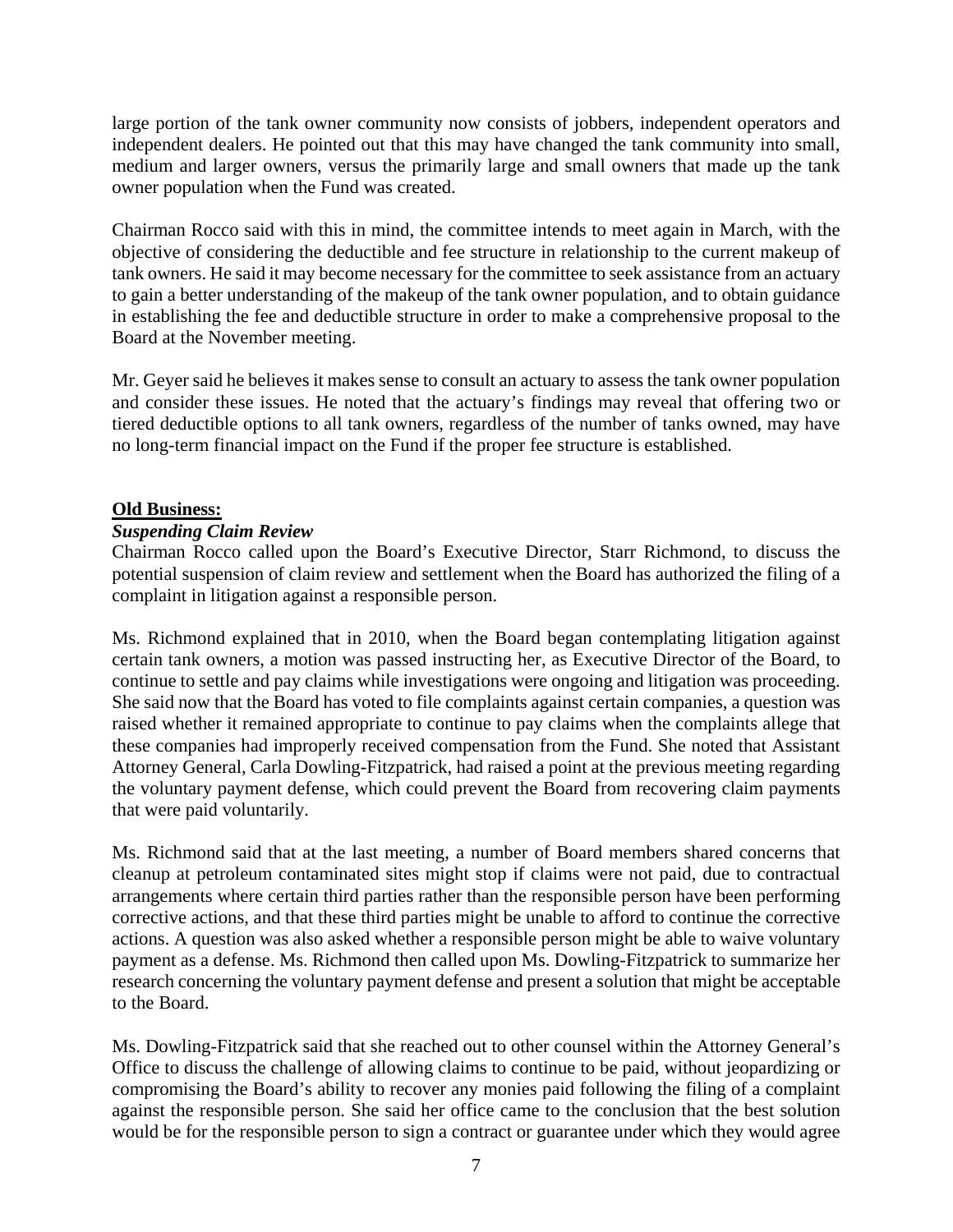to waive the defense of voluntary payment. She said if the responsible person is unwilling to sign such an agreement, then the Attorney General's Office recommends that the processing of claims be stopped.

Mr. Geyer said that this approach would address part of his concerns and the concerns of the Ohio EPA. He stated that he felt strongly that if it turns out that a significant number of litigants choose not to sign a waiver of the voluntary payment defense, and as a result, cleanups come to a halt due to the lack of funds, he would request that the Board and the Executive Director explore alternative options through rule or statute changes that would allow for the reimbursement of cleanup costs to a party performing corrective actions under assignment.

Mr. Hills stated that he shared some of Mr. Geyer's concerns. He said that petroleum contaminated sites not being cleaned up is a major problem for BUSTR. He pointed out that the limitations resulting from the statutory definition of responsible person have caused a lot of problems, and he suggested that a change to the statute, or a reinterpretation of it in a manner that would ultimately result in the cleanup of sites, would serve everyone's best interests.

Mr. Geyer requested clarification whether the suspension of claims review should apply only to the entities for which the Board has authorized the filing of a complaint, or whether it should also include entities that the Board is investigating or contemplating litigation. Ms. Dowling-Fitzpatrick responded by explaining that it would only be necessary to suspend claim review for the entities against whom the Board has authorized the filing of a complaint.

Mr. Geyer suggested language be added to the original resolution passed by the Board in 2010 that would instruct the Executive Director to continue claim reimbursements to entities to whom the Board has given notice of a claim, only if they sign a waiver of their voluntary payment defense.

Chairman Rocco stated that a resolution had been drafted by the Assistant Attorney General and Ms. Richmond which read "to authorize the Executive Director to suspend the review and settlement of any and all claim reimbursement applications filed by or on behalf of any responsible person against whom the Board has authorized the filing of a complaint in litigation, until such time that the responsible person has agreed to waive its defense of voluntary payment or the litigation is settled or has otherwise ended."

Chairman Rocco then suggested the draft motion be reworded to clarify that only claims filed for the reimbursement of costs for cleanup at facilities involved in litigation would be suspended. He said his concern was that instructing the Executive Director to suspend the settlement of any and all claims filed by the responsible person was so broad that it could unintentionally affect claim reimbursements for facilities not involved in any lawsuit.

Ms. Dowling-Fitzpatrick responded stating that she did not believe the motion needed to be narrowed further because the motion is specific to the filing of a complaint in litigation. She added that she preferred broader language that would cover many types of litigation cases.

Mr. Geyer said his interpretation of the motion gives the Executive Director the authority to suspend claim payments but does not mandate it, and with this authority, the Director would use her judgment to determine whether the suspension of claim payments was appropriate. He pointed out that the motion as drafted would also enable the Director to approve direct payments to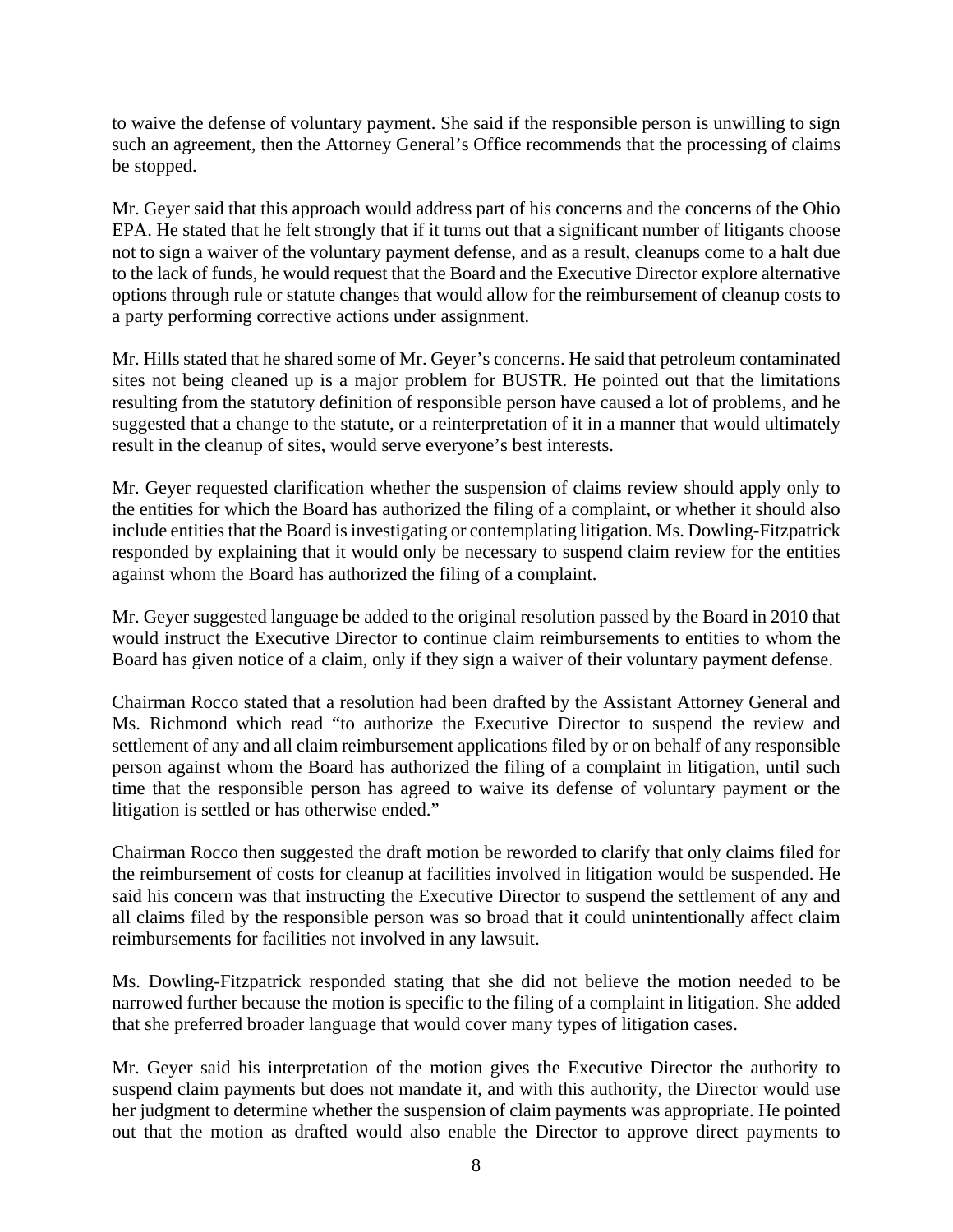unrelated third parties performing cleanup, if the Board finds it necessary to do so at a later date. Chairman Rocco and Ms. Dowling-Fitzpatrick agreed that the motion is intended to grant the Executive Director the authority to suspend payments, but does not require it.

Chairman Rocco said that in his mind, the motion is unclear because it does not tie the claims to a specific facility or eligibility determination that is subject to litigation. He asked the members if they were comfortable with the motion as drafted, or whether it should be amended. None of the members indicated that it should be amended. He then stated for the record, that it is the intention of the Board that only claims related to a complaint in litigation would be subject to suspension in the absence of a contract waiving the voluntary payment defense. He added that claims unrelated to litigation would continue to be processed.

Mr. Geyer questioned the number of parties against whom the Board had authorized the filing of complaints. Ms. Dowling-Fitzpatrick advised that two complaints had been authorized and one has been filed. Ms. Hilvert asked how many entities were given notice. Ms. Richmond stated that nine parties were given notice, and Ms. Dowling-Fitzpatrick added that a settlement was reached with one of those parties.

Chairman Rocco asked if there were any other comments or concerns regarding the motion as drafted, and there were none. He then requested a motion to authorize the Executive Director to suspend the review and settlement of any and all claim reimbursement applications filed by or on behalf of any responsible person against whom the Board has authorized the filing of a complaint in litigation, until such time that the responsible person has agreed to waive its defense of voluntary payment or the litigation is settled or has otherwise ended. Mr. Geyer so moved. Ms. Hilvert seconded. A vote was taken and all members voted in the affirmative. The motion passed.

# **New Business:**

## *Transfer Fee Discussion*

Chairman Rocco reminded members that at the November meeting, the Board approved reducing the annual fee from \$500 to \$400. He said the Committee made this recommendation without consideration of the transfer fee amount. He said the problem is that with the fee reduced to \$400, for some tank owners, it will cost more to transfer the Certificate of Coverage than it will cost to buy the Certificate.

The Board considered a number of options concerning the transfer fee, including reducing the existing \$500 per-facility fee amount to a lower amount, changing it to a per-tank transfer fee amount, and changing it to a percentage of the annual fees. Mr. Stephenson recommended that in addition to changing the transfer fee amount, the Board also consider allowing purchasers that are eligible to elect the reduced deductible to change deductible coverage from the standard deductible to the reduced deductible by paying \$200 per tank at the time of transfer. Ms. Richmond stated that the statute prohibits the established deductible from being changed during the fiscal year.

Following a lengthy discussion, Chairman Rocco recommended that the issue be tabled. He said the Board's Finance Committee could discuss options that may be available for a purchaser to buy down the deductible and revisit the amount of the transfer fee at its upcoming meetings, and make recommendations to the Board at the November meeting. All members agreed to table the discussion.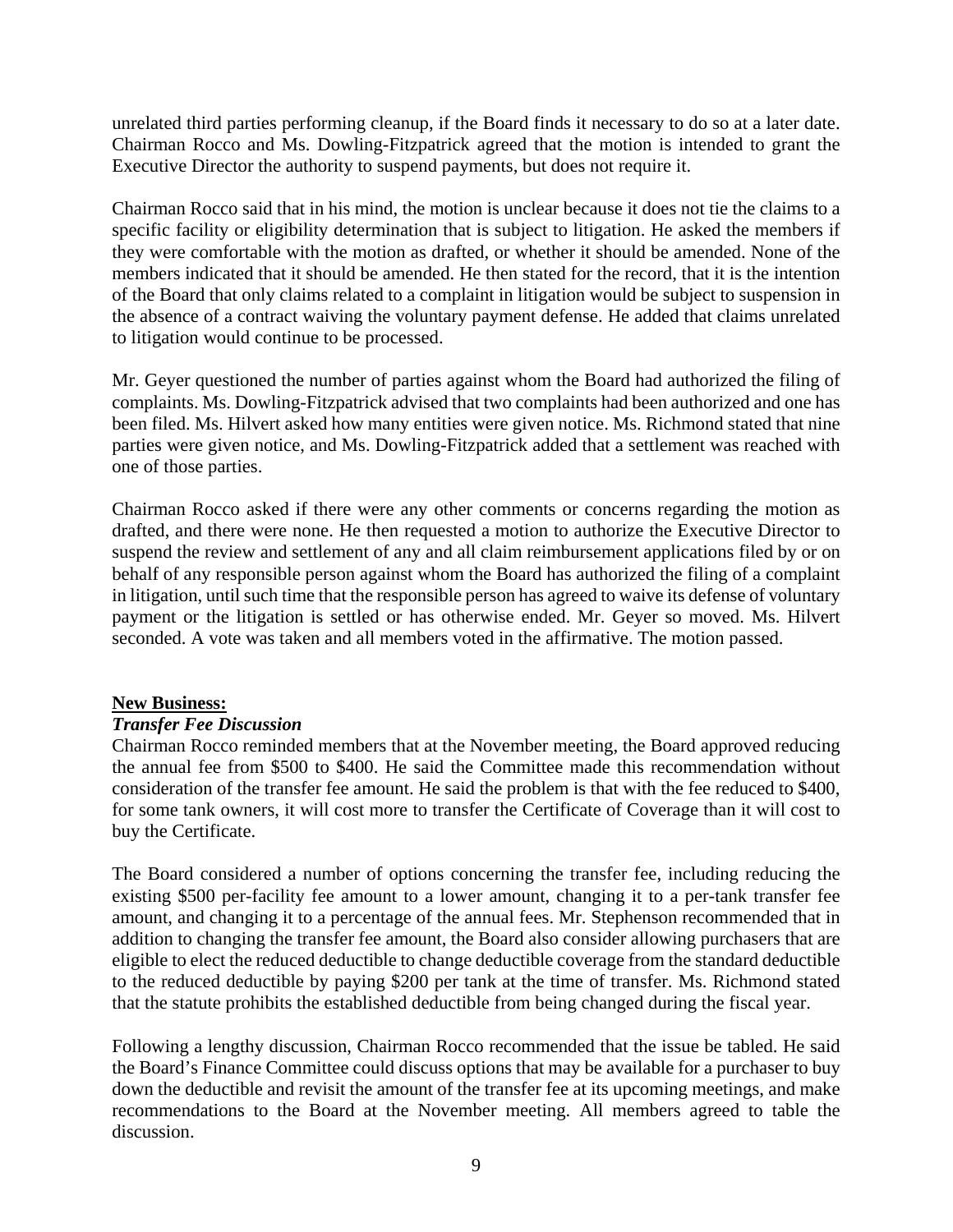## *Correct Rule Cross-References*

Chairman Rocco called upon Ms. Richmond to present proposed amendments to rules 3737-1-04.1, 3737-1-07 and 3737-1-19. Ms. Richmond reminded the members that during the five-year rule review process, the existing rule 3737-1-04 had been rescinded and replaced with a new rule 3737-1-04, which became effective January 1, 2015. She said as a result of the replacement of the rule, certain cross-references to rule 3737-1-04 that are incorporated into rules 3737-1-04.1, 3737-1-07 and 3737-1-19 needed to be updated. The following summarizes the proposed rule amendments:

## 3737-1-04.1 Coverage reinstatement

The proposed amendment to paragraph (B) of rule 3737-1-04.1 will properly cross-reference paragraph (G)(2) of rule 3737-1-04, which establishes the criteria for the denial of a Certificate of Coverage.

#### 3737-1-07 Establishing fund eligibility for corrective action costs

The proposed amendment to paragraph (A)(2) of rule 3737-1-07 will properly cross-reference paragraph (E) of rule 3737-1-04, which establishes the criteria for the issuance of a Certificate of Coverage, and the proposed amendment to paragraph (A)(9) of the rule will maintain consistency with the State Fire Marshal's rule 1301:7-9-13, which requires both a suspected release and a release to be reported.

#### 3737-1-19 Establishing fund eligibility for third party claims

The proposed amendment to paragraph (A)(2) of rule 3737-1-19 will properly cross-reference paragraph (E) of rule 3737-1-04, which establishes the criteria for the issuance of a Certificate of Coverage.

Chairman Rocco asked if there were any questions or discussion concerning the rule amendments that Ms. Richmond presented, and there was none. Chairman Rocco requested a motion to approve the draft amendments to rules 3737-1-04.1, 3737-1-07 and 3737-1-19 and to file the proposed amended rules with the Joint Committee on Agency Rule Review, Legislative Service Commission and the Secretary of State. Mr. Hills so moved. Mr. Geyer seconded. A vote was taken and all members were in favor. The motion passed.

## **Certificates of Coverage – Ratifications:**

Chairman Rocco called upon Ms. Richmond to present the lists of owners who have either been issued or denied a Certificate of Coverage for ratification by the Board.

Ms. Richmond said the lists behind Tabs 8 and 9 are listings of facilities that, since the November Board meeting, the owner had been issued or denied a program year 2013 or 2014 Certificate of Coverage.

Ms. Richmond said the process used to review the fee applications and issue or deny a Certificate of Coverage includes a review for completeness to determine full payment was received; financial responsibility for the deductible has been demonstrated; and, the owner has certified with his signature that he is in compliance with the State Fire Marshal's rules for the operation and maintenance of petroleum underground storage tanks. She said if these requirements are met and